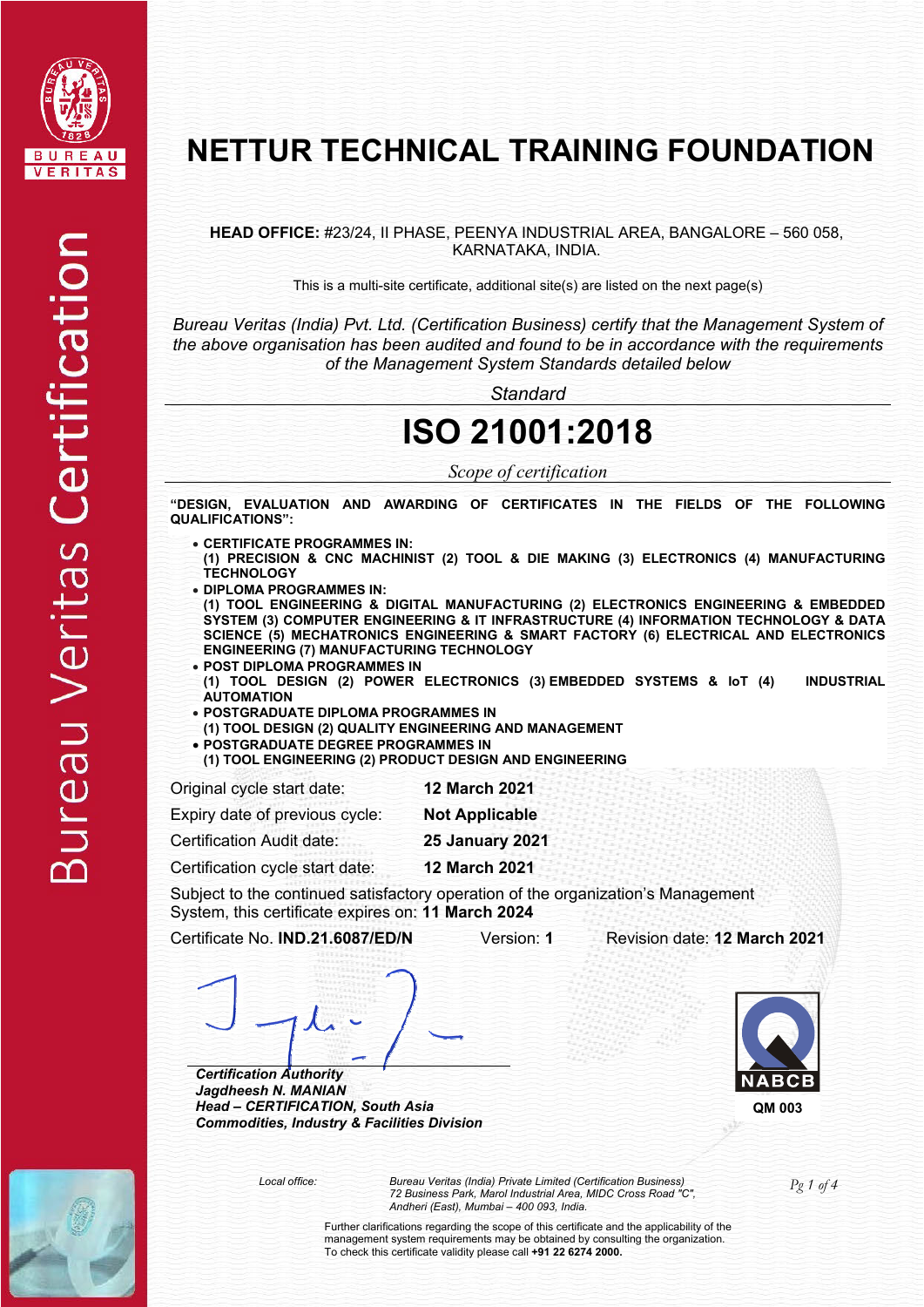

**Bureau Veritas Certification** 

# **NETTUR TECHNICAL TRAINING FOUNDATION**

*Standard*

# **ISO 21001:2018**

| <b>SITE</b>            | <b>SITE</b><br><b>ADDITION</b><br><b>DATE</b> | <b>ADDRESS</b>                                                                                                                                                                                                | <b>SCOPE</b>                                                                                                                                                                                                                                                                                                                                                                                                                                                                                                                   |
|------------------------|-----------------------------------------------|---------------------------------------------------------------------------------------------------------------------------------------------------------------------------------------------------------------|--------------------------------------------------------------------------------------------------------------------------------------------------------------------------------------------------------------------------------------------------------------------------------------------------------------------------------------------------------------------------------------------------------------------------------------------------------------------------------------------------------------------------------|
| SITE-1<br>HO, BTC, SPG | 12-03-2021                                    | 23/24, II PHASE, PEENYA<br>INDUSTRIAL AREA,<br>BENGALURU - 560 058,<br>KARNATAKA, INDIA.                                                                                                                      | IMPARTING TRAINING FOR AWARDING CERTIFICATION<br>OF DIPLOMA IN TOOL ENGINEERING & DIGITAL<br>MANUFACTURING (CP01); POSTGRADUATE DEGREE IN<br>TOOL ENGINEERING (CP06); POSTGRADUATE DEGREE<br>IN PRODUCT DESIGN & ENGINEERING (CP07);<br>POSTGRADUATE DIPLOMA IN TOOL DESIGN (CP16);<br>POSTGRADUATE DIPLOMA IN QUALITY ENGINEERING &<br>MANAGEMENT (CP22)                                                                                                                                                                      |
| SITE-2<br><b>NEC</b>   | 12-03-2021                                    | #40/40A, ELECTRONICS CITY<br>POST, HOSUR ROAD,<br><b>BANGALORE - 560 100,</b><br>KARNATAKA, INDIA.                                                                                                            | IMPARTING TRAINING FOR AWARDING CERTIFICATION<br>OF DIPLOMA IN TOOL ENGINEERING & DIGITAL<br>MANUFACTURING (CP01); DIPLOMA IN ELECTRONICS<br>ENGINEERING & EMBEDDED SYSTEM (CP04); DIPLOMA<br>IN COMPUTER ENGINEERING & IT INFRASTRUCTURE<br>(CP08); DIPLOMA IN INFORMATION TECHNOLOGY &<br>DATA SCIENCE (CP09); POST DIPLOMA IN POWER<br>ELECTRONICS (CP10); DIPLOMA IN MECHATRONICS<br>ENGINEERING & SMART FACTORY (CP15); POST<br>DIPLOMA IN EMBEDDED SYSTEMS & IOT (CP18); POST<br>DIPLOMA IN INDUSTRIAL AUTOMATION (CP19) |
| SITE-3<br><b>DTC</b>   | 12-03-2021                                    | POST BOX NO: 29, PB ROAD,<br>DHARWAD - 580 001,<br>KARNATAKA, INDIA.<br>AND ANNEX 1 - PLOT NO.1-C.<br><b>BESIDE CEDOK, BELUR</b><br><b>INDUSTRIAL AREA, BELUR,</b><br>DHARWAD - 580 011.<br>KARNATAKA, INDIA. | IMPARTING TRAINING FOR AWARDING CERTIFICATION<br>OF DIPLOMA IN TOOL ENGINEERING & DIGITAL<br>MANUFACTURING (CP01); POST DIPLOMA IN TOOL<br>DIPLOMA IN MECHATRONICS<br>DESIGN (CP05);<br>ENGINEERING & SMART FACTORY (CP15); CERTIFICATE<br>PROGRAMME IN PRECISION MACHINIST<br>[CPPM]:<br>CERTIFICATE PROGRAMME IN PRECISION & CNC<br><b>MACHINIST [CPPCM]</b>                                                                                                                                                                 |
| SITE-4<br><b>TTC</b>   | 12-03-2021                                    | POSTBOX #: 1, NETTUR,<br>TELLICHERRY - 670 105,<br>KERALA, INDIA.                                                                                                                                             | <b>IMPARTING TRAINING FOR AWARDING CERTIFICATION</b><br>OF DIPLOMA IN TOOL ENGINEERING & DIGITAL<br>MANUFACTURING (CP01); POST DIPLOMA IN TOOL<br>DESIGN (CP05); DIPLOMA IN COMPUTER ENGINEERING<br>& IT INFRASTRUCTURE (CP08); DIPLOMA<br>IN.<br>MECHATRONICS ENGINEERING & SMART FACTORY<br>(CP15); CERTIFICATE PROGRAMME IN PRECISION<br><b>MACHINIST [CPPM]</b>                                                                                                                                                            |

**Certificate No. IND.21.6087/ED/N Version: 1** Revision date: **12 March 2021**

*Head – CERTIFICATION, South Asia Commodities, Industry & Facilities Division* 

*Certification Authority Jagdheesh N. MANIAN* 





*Pg 2 of 4 Local office: Bureau Veritas (India) Private Limited (Certification Business) 72 Business Park, Marol Industrial Area, MIDC Cross Road "C", Andheri (East), Mumbai – 400 093, India.*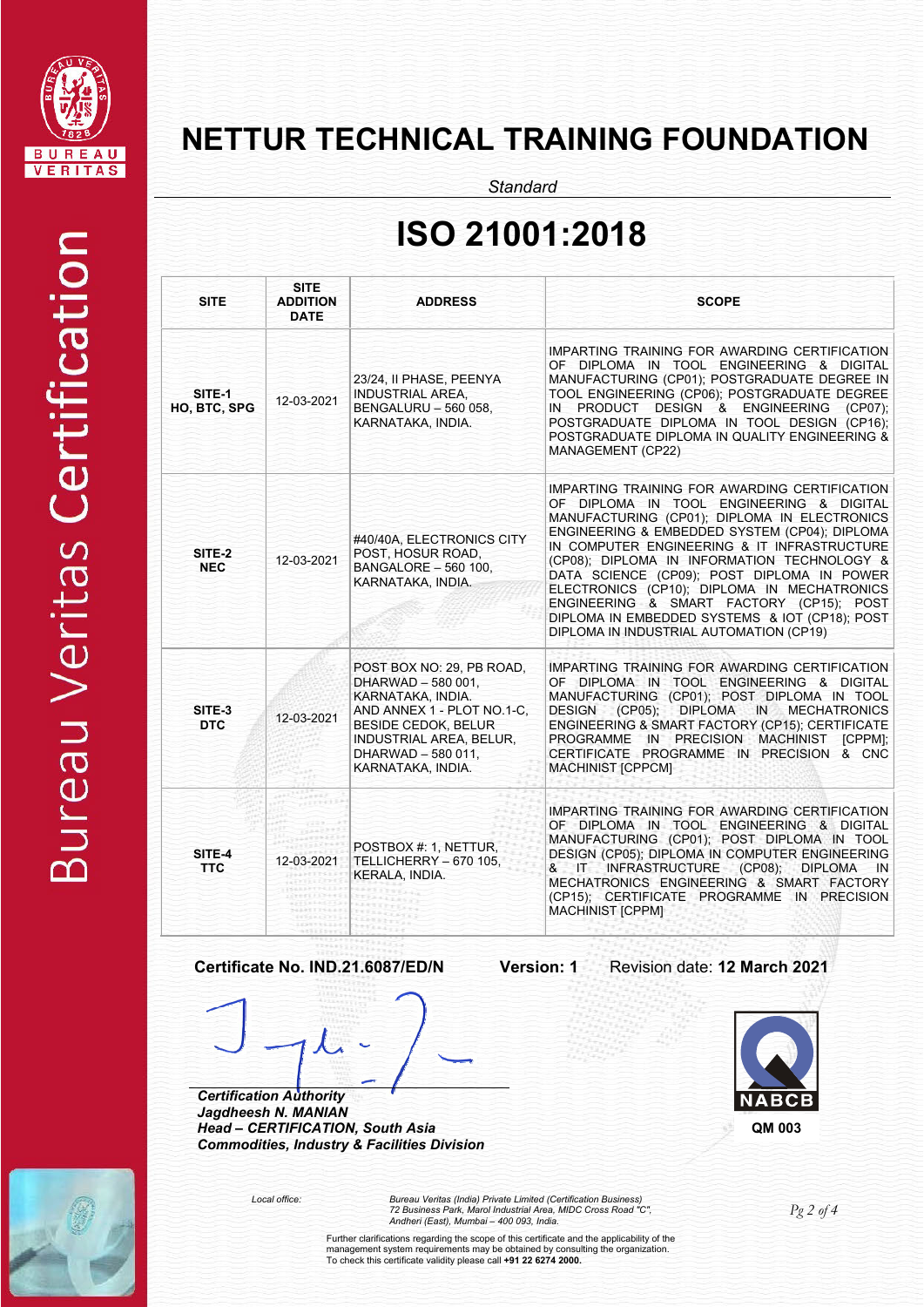

### **NETTUR TECHNICAL TRAINING FOUNDATION**

*Standard*

### **ISO 21001:2018**

| <b>SITE</b>                   | <b>SITE</b><br><b>ADDITION</b><br><b>DATE</b> | <b>ADDRESS</b>                                                                                                                                        | <b>SCOPE</b>                                                                                                                                                                                                                                                                                                                         |
|-------------------------------|-----------------------------------------------|-------------------------------------------------------------------------------------------------------------------------------------------------------|--------------------------------------------------------------------------------------------------------------------------------------------------------------------------------------------------------------------------------------------------------------------------------------------------------------------------------------|
| SITE-5<br><b>VTC</b>          | 12-03-2021                                    | S.NO. 195/2D1, 195/2B2,<br><b>VIKRAMASI VILLAGE.</b><br><b>ODATANGAL POST.</b><br>KATPADI TALUK.<br>VELLORE DISTRICT - 632 204,<br>TAMIL NADU, INDIA. | IMPARTING TRAINING FOR AWARDING CERTIFICATION<br>OF DIPLOMA IN TOOL ENGINEERING & DIGITAL<br>MANUFACTURING (CP01); POST DIPLOMA IN TOOL<br><b>DESIGN</b><br>$(CP05)$ ;<br>DIPLOMA IN MECHATRONICS<br>ENGINEERING & SMART FACTORY (CP15);                                                                                             |
| SITE-6<br><b>RNTC</b>         | 12-03-2021                                    | <b>RD TATA TECHNICAL</b><br><b>EDUCATION CENTRE.</b><br><b>GOLMURI. AGRIO POST</b><br>JAMSHEDPUR - 831 009,<br>JHARKHAND, INDIA.                      | IMPARTING TRAINING FOR AWARDING CERTIFICATION<br>OF DIPLOMA IN TOOL ENGINEERING & DIGITAL<br>MANUFACTURING (CP01); DIPLOMA IN ELECTRONICS<br>ENGINEERING & EMBEDDED SYSTEMS<br>(CPO4)<br>COMPUTER ENGINEERING<br>DIPLOMA IN<br>&<br>$\sqcap$<br>INFRSTRUCTURE (CP08); DIPLOMA IN MECHATRONICS<br>ENGINEERING & SMART FACTORY (CP15); |
| SITE-7<br><b>GTC</b>          | 12-03-2021                                    | DAVAJIGUDEM, KRISHNA<br>DISTRICT.<br>GANNAVARAM - 521 101.<br>ANDHRA PRADESH. INDIA.                                                                  | IMPARTING TRAINING FOR AWARDING CERTIFICATION<br>OF DIPLOMA IN TOOL ENGINEERING & DIGITAL<br>MANUFACTURING (CP01); DIPLOMA IN MECHATRONICS<br>ENGINEERING & SMART FACTORY (CP15);                                                                                                                                                    |
| SITE-8<br><b>MNTC</b>         | 12-03-2021                                    | <b>SSN TECHNICAL EDUCATION</b><br>CENTRE, PASHENI VILLAGE,<br>MURBAD, THANE - 421 401,<br>MAHARASHTRA, INDIA.                                         | IMPARTING TRAINING FOR AWARDING CERTIFICATION<br>OF DIPLOMA IN TOOL ENGINEERING & DIGITAL<br>MANUFACTURING (CP01); DIPLOMA IN MECHATRONICS<br>ENGINEERING & SMART FACTORY (CP15);                                                                                                                                                    |
| SITE-9<br><b>GNTC</b>         | 12-03-2021                                    | <b>GKDITR CAMPUS.</b><br>SANGOTHIPALAYAM, ARASUR<br>POST.<br>COIMBATORE - 641 407.<br>TAMIL NADU, INDIA.                                              | IMPARTING TRAINING FOR AWARDING CERTIFICATION<br>OF DIPLOMA IN TOOL ENGINEERING & DIGITAL<br>MANUFACTURING (CP01); DIPLOMA IN MECHATRONICS<br>ENGINEERING & SMART FACTORY (CP15);                                                                                                                                                    |
| <b>SITE-10</b><br><b>INTC</b> | 12-03-2021                                    | <b>INKEL MALAPPURAM</b><br>COMMUNITY COLLEGE.<br>EDUCITY, OORKAM, MELMURI<br>(PO), KARATHODU,<br>MALAPPURAM - 676 519.<br>KERALA, INDIA.              | IMPARTING TRAINING FOR AWARDING CERTIFICATION<br>OF DIPLOMA IN TOOL ENGINEERING & DIGITAL<br>MANUFACTURING (CP01); DIPLOMA IN ELECTRONICS<br>ENGINEERING & EMBEDDED SYSTEMS<br>$(CP04)$ :<br>DIPLOMA IN MECHATRONICS ENGINEERING & SMART<br>FACTORY (CP15);                                                                          |

### **Certificate No. IND.21.6087/ED/N Version: 1** Revision date: **12 March 2021**

*Certification Authority* 

*Jagdheesh N. MANIAN Head – CERTIFICATION, South Asia Commodities, Industry & Facilities Division* 



*Pg 3 of 4 Local office: Bureau Veritas (India) Private Limited (Certification Business) 72 Business Park, Marol Industrial Area, MIDC Cross Road "C", Andheri (East), Mumbai – 400 093, India.*